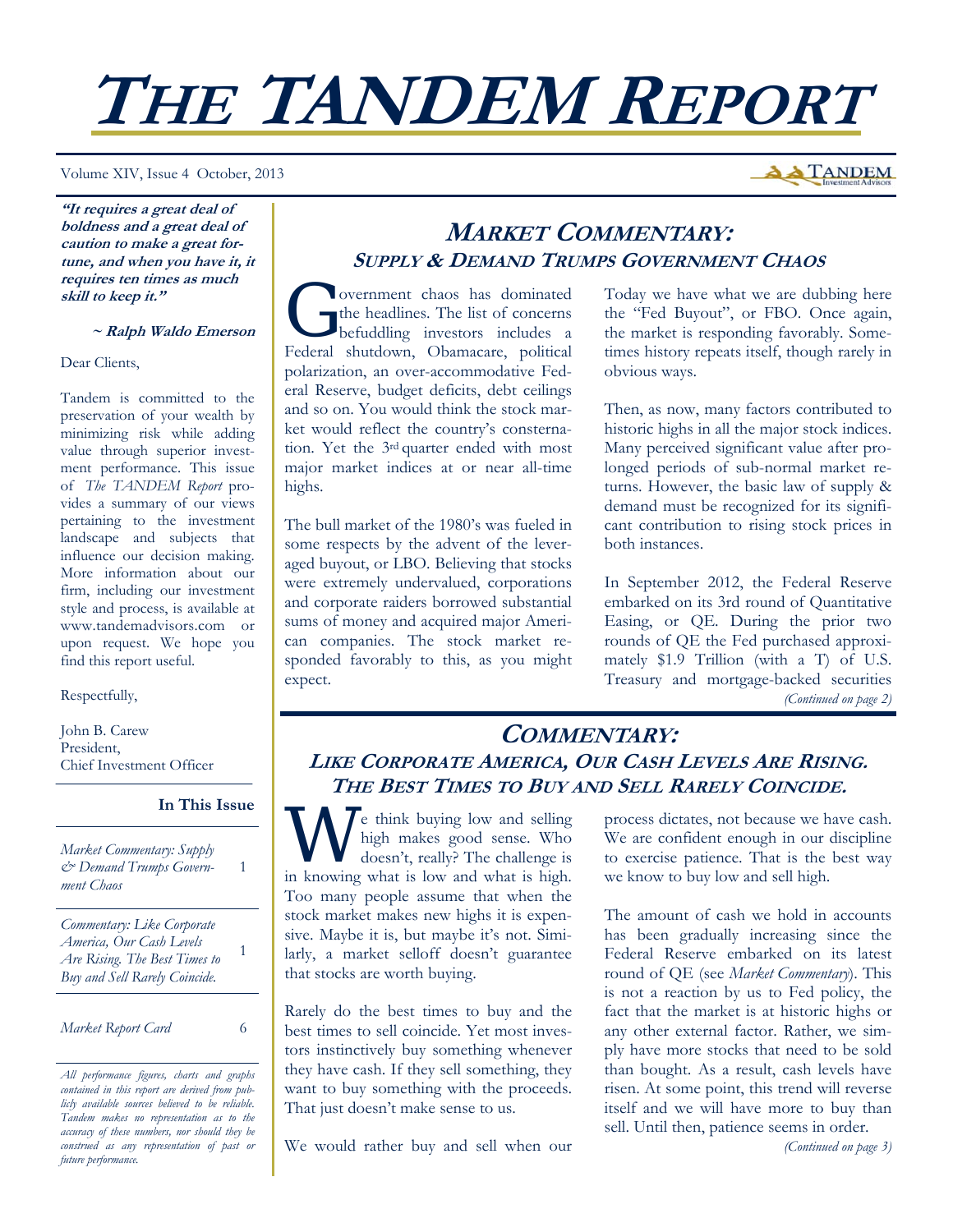## **MARKET COMMENTARY (CONTINUED)**

#### *(Continued from page 1)*

over a finite period of time. Round 3 began with \$40 Billion per month of the same securities, only this time QE would be indefinite. After 3 months, the Fed upped their purchase amount to \$85 Billion per month. As we write this, the QE3 has now purchased roughly \$1.05 Trillion worth of securities with no fixed end date. You may wonder how these sizable purchases of bonds can drive stock prices higher.



*Picture 2: Disequilibrium occurs as the Fed absorbs most of the supply of bonds, crowding out other investors and forcing them into new investments. The increased demand for the new investments without an increase in supply causes prices to rise.* 

The pictures above attempt to illustrate the effect of the Fed's purchases on asset prices. The first picture we call Equilibrium. In a "normal" market, the number of investors is satisfactory to absorb the supply of all investments. Investments in these pictures are represented by Bonds, Stocks and Other Assets. The 2nd picture illustrates disequilibrium as the Fed crowds out would-be bond buyers, forcing them into other investments. This increases demand for stocks and other assets. Increased demand leads to increased prices.

If you ever took an Economics class you may recognize the chart at the bottom of the page. This is the classic Supply/ Demand chart and it depicts how prices are determined. At equilibrium, price occurs where demand and supply intersect. When demand is increased, prices must increase if supply is constant. And this is precisely the situation in which we find ourselves.

The Federal Reserve has disrupted equilibrium. With the same supply of investments and now greater demand, prices must rise. The dashed line below indicates the increase in demand resulting in increased price.

Some people learn best with pictures, others by examples. Let's use some examples to try to quantify the impact of the Fed's purchases. Ignoring rounds 1 and 2 of QE and only focusing on the Fed purchases since last September, the Fed has spent enough money to purchase 153 of the 500 companies that comprise the S&P 500. Should we call it the S&P 347? Or, they have spent enough money to buy 13 of the 30 components of the Dow. Or, they have spent enough money to buy Apple, Google and Microsoft. Or, they have spent enough money to buy Wells Fargo, J.P. Morgan, Bank of America, Citigroup, American Express, AIG, Goldman Sachs and Morgan Stanley. Or...you get the picture. It is a remarkable sum of money that the Federal Reserve has pumped into the financial markets. And they continue to do so at a rate of \$85 Billion/month.

Clearly the Fed has not bought common stock. By absorb- *(Continued on page 5)* 

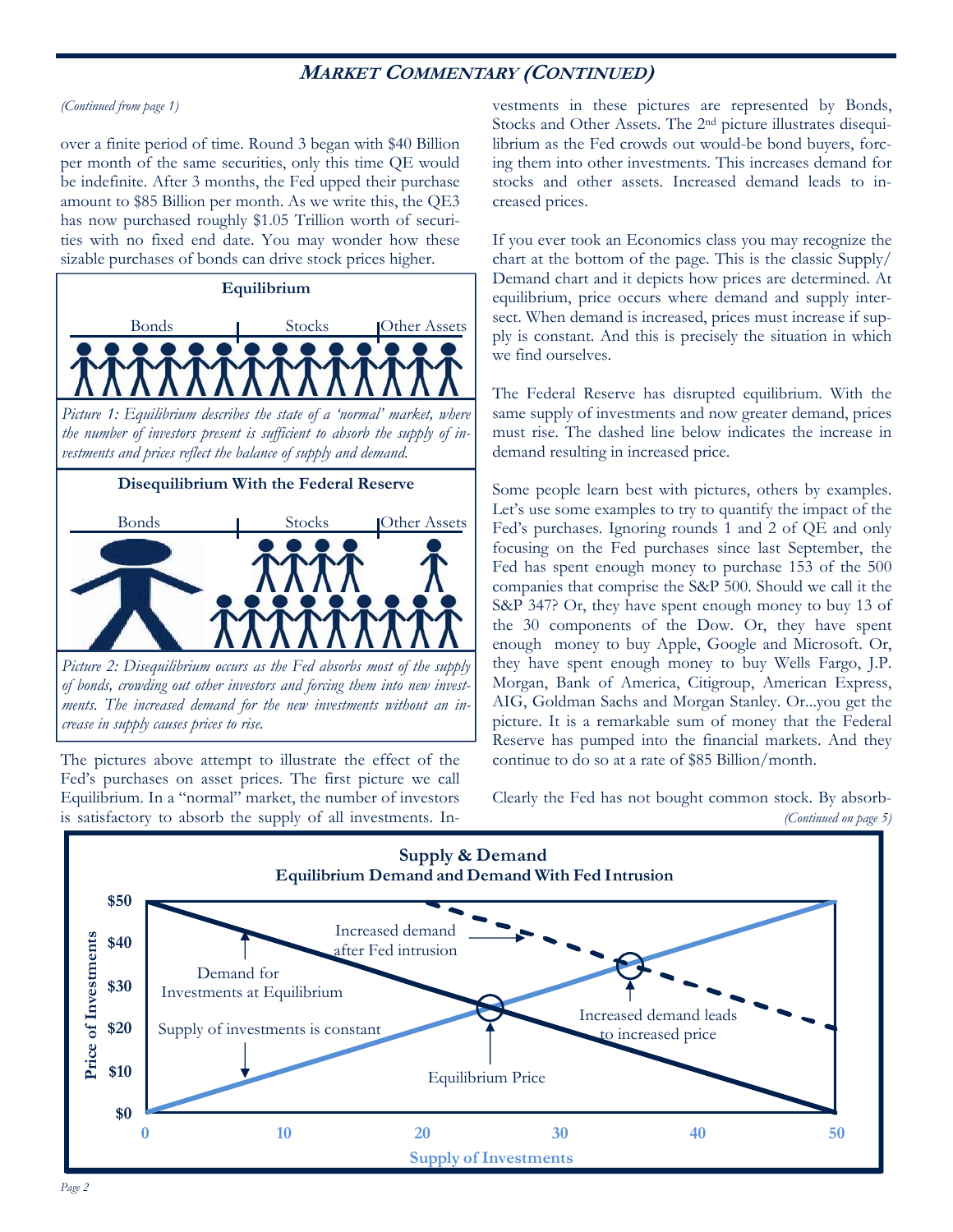## **COMMENTARY (CONTINUED)**

#### *(Continued from page 1)*

The vast majority of our stocks have performed exceedingly well and continue to do so. Our 3 portfolio styles (Large Cap Core, Equity and Mid Cap) are up quite nicely this year. However, a few of our stocks have run out of steam and they have accordingly been pared back.



Our sell discipline is what limits the volatility of our accounts. When companies fail to grow their businesses and their dividends through any economic environment, they must be sold. When companies deliver the growth we de-

"normal" levels in fairly short order. Anyone out of the market missed it because it happened so quickly. Similarly, earnings rebounded robustly as it became apparent that the world was not ending and that business could get back to normal.

mal at market bottoms. Accordingly, stock prices ricocheted back to more

What hasn't responded with the same vigor is

sales. There are essentially two ways a business can grow its earnings. One is by growing sales. The other is by cutting expenses. Clearly a lot of the earnings growth displayed since 2009 has been attributable to cost cutting.

mand but their price levels exceed their implied value, we sell 25% of our holdings in that company. And **200%** we execute these sales by placing a protective stop underneath the price. If a stock marked for sale continues to rise in value, our **100%** clients benefit because we haven't sold it. We move our stop up along with the price increase. Then when the stock rolls over and begins to fall, our stop is hit and we sell.

Some stocks have reversed course and hit our stops. Others are attractively priced and worth buying. There are simply fewer of them at the moment. This does not send a warning of any kind to us. It is simply the way our process works.

What is interesting to us is the fundamental breakdown we see across much of the broader market. When the S&P 500 price



bottomed in 2009, it had clearly reached levels far too low to be justified by fundamentals. Essentially fundamentals, although bad, were better than prices indicated. This is norting indefinitely. At some point they need more customers if they are to continue to grow. If they can't grow sales, *(Continued on page 4)* 

The two charts to the left show the same information in different ways. The top chart expresses total change in S&P sales, earnings and price since S&P 500 earnings bottomed in September, 2009. Earnings growth has been robust while sales growth has been lagging.

The lower chart tracks the rate of change for the same data. Early in the recovery earnings exploded. Since the initial leg up, growth in earnings has been rather modest.

This second chart illustrates the fundamental issue challenging the market today. How much higher can prices go if earnings don't keep pace? And how much higher can earnings go if sales continue to be challenging? Companies cannot grow earnings through cost cut-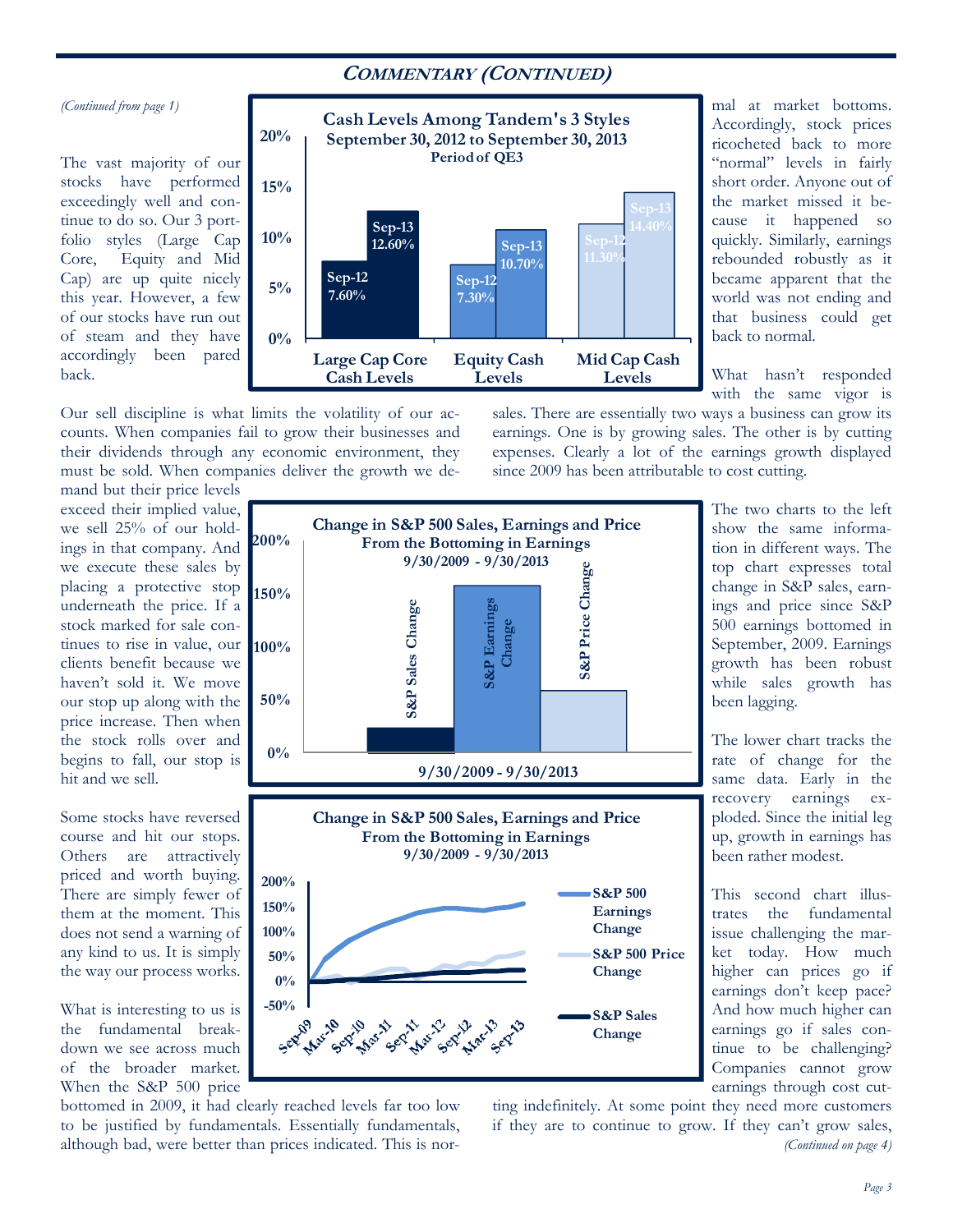## **COMMENTARY (CONTINUED)**

*(Continued from page 3)* 

earnings and price will have to adjust to reflect this.

For a moment we will borrow the chart on the next page in *Market Commentary*. It clearly illustrates that stock prices are closely correlated with earnings growth. A closer examination also shows that earnings growth has moderated in recent months while stock prices have continued to climb.

Our *Market Commentary* addresses one aspect of this. Now we would like to address another.

We do not by any means forecast earnings trouble for corporations. Both sales and earnings growth are positive and we expect those trends to continue. This is not about an impending economic downturn. Rather, it is about buying low and selling high.

We would argue that regardless of price, if the S&P's earnings were growing faster than its price, stocks would be relatively cheap. Conceivably, the market could be at all-time highs with earnings even higher. That scenario would make stocks generally attractive. It is not about the price alone. It is about what that price represents.

For many stocks, today's price represents a set of expectations that may be too lofty. That makes them expensive. Even as earnings growth has slowed, prices have continued to rise. This



*Earnings estimates for the 4th quarter have steadily come down since last March. Analysts are not as optimistic as they once were.* 



In 18 months, earning expectations have declined by more than 8%. What has the market done? It has risen over the same period by 23.05%. There are good reasons that stock prices have risen as earnings expectations have fallen. However, this disconnect is not sustainable. At some point, earnings growth needs to accelerate to justify prices.

those expectations ratcheted lower. Q4 estimates have fallen 8.05% to \$28.16 and full year estimates are down 8.80% to

Think about it this way. If there were no stock market to confuse and confound us and a company were to grow its business by 8%, its value would logically follow suit. Similarly if a company were to contract by 8% we would expect

\$107.53. These are meaningful decreases.

its value to similarly decline.

Earnings growth is not likely to accelerate in the absence of sales growth. Some companies continue to grow their businesses quite nicely and their share prices are justifiable. But more and more companies are falling short.

Standard and Poor's reports that, as of this writing, 99 companies in the S&P 500 have reported earnings for the 3rd quarter. Of those 99, 58 exceeded expectations, 15 met expectations and 26 came up short. These numbers in isolation are somewhat encouraging. Nearly

does not make every stock expensive. But it does make some stocks expensive.

The two charts in the middle of this page reflect Wall Street expectations over time for S&P 500 earnings for the 4th quarter and full year of 2013. The charts begin with estimates made in March, 2012. At that time, analysts were forecasting Q4 estimates of \$31.18 and full year estimates of \$117.91. With the passage of time and a dose of reality, 59% of companies reporting beat their estimates. But they are beating lowered estimates. Much like the charts above illustrate lowered expectations for the S&P as a whole, many companies are beating (or even missing) lowered expectations. And this makes them expensive.

Rarely do the best times to buy coincide with the best times to sell. Cash does not reflect concern. It demonstrates patience, and a process.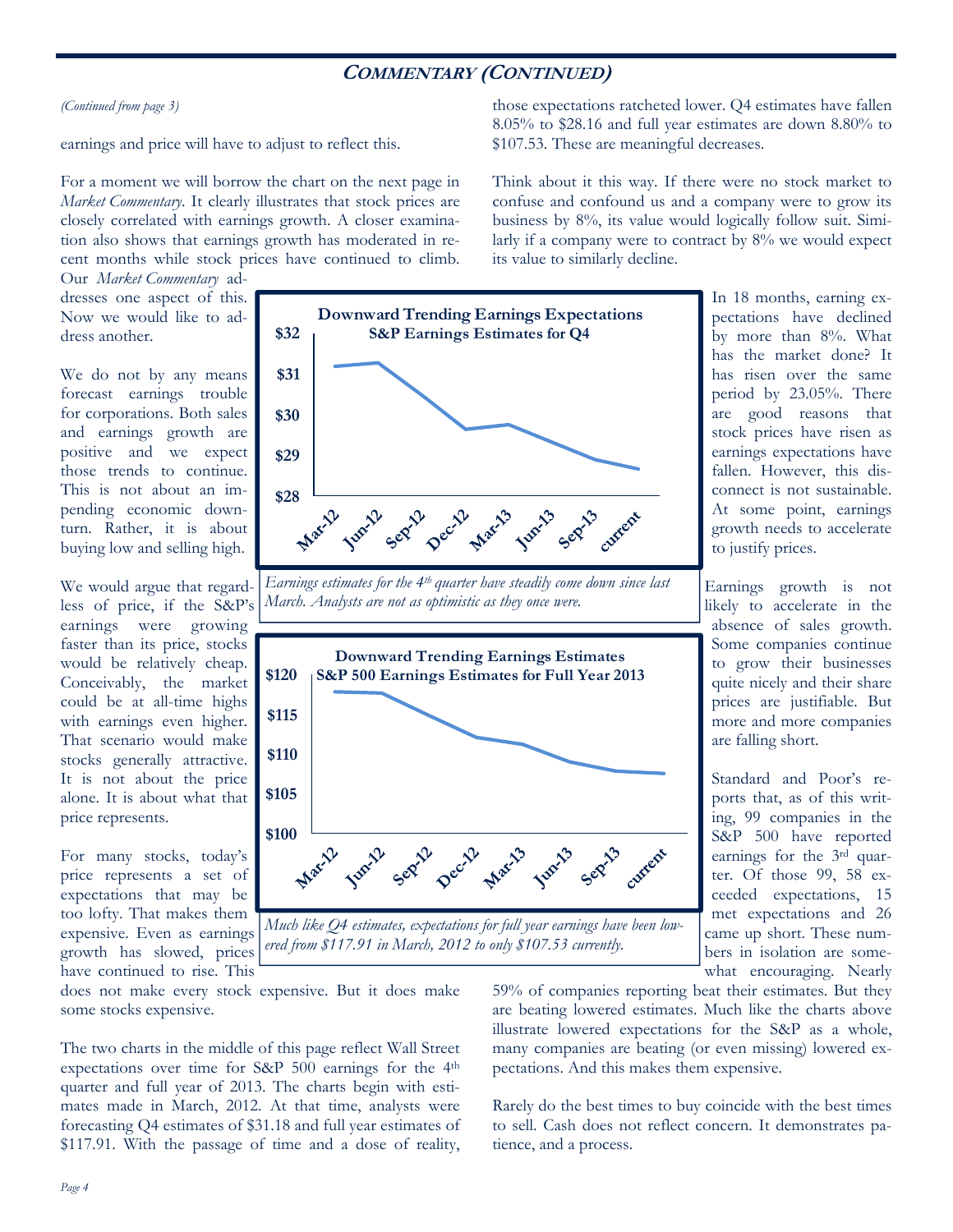## **MARKET COMMENTARY (CONTINUED)**

#### *(Continued from page 2)*

ing the supply of bonds, however, they have forced others to buy stocks and other assets. And prices have risen to reflect this.

Many are concerned that the Fed has created inflation in the price of investments. While it is certainly true that the Fed has caused prices to rise, it is less clear that this is necessarily a bad thing. The 1980's were slightly different, but they did not end badly. Instead of experiencing a shock to demand, LBOs created a shock to supply by reducing the number of public companies available to investors. This then lead to an increase in demand as investors saw stock prices continuing to rise, leading many to put more money to work.

it right. The economy was stimulated by what the Government took away, not what it added. Today, our politicians can't agree whether to add or subtract but a fair amount of adding has already been done even without the Fed.

In the short run stock prices rise and fall on external influences. Most still expect prices to fall given the general state of affairs in this country. Prices continue to rise however because of the meaningful increase in demand brought about by Fed policy.

In the long run, stock prices rise and fall with corporate earnings. Earnings for the S&P 500 bottomed in the 3rd quarter of 2009. Since then, S&P earnings have grown 158%, from \$39.61 to \$102.00. During the same time period stock prices have risen only 59%. One could reasonably argue that the Fed's simulative policy is merely forcing

ing indicator than prices. Even as earnings begin to descend, stock prices generally continue to rise for a time.

Herein lies the scenario for this not ending badly. Rising stock prices have a way of attracting new investor dollars. Perhaps enough new money will flow into the market to negate the removal of the Fed money. Time will tell.

If the Fed's demand were to suddenly go away, prices would certainly fall initially. But if the Fed's demand can be replaced by an increase in investor de-



us to more fairly value stock prices, much as the LBO's did in the 1980s.

History tells us that there is a strong correlation between corporate earnings and share prices. The chart to the left tracks both for the S&P since the end of 1999. As earnings grow, so too do stock prices. When earnings contract, stock prices follow. Interestingly, earnings have proven to be a better lead-

mand, the impact could be mitigated. The 1980's may in fact be a good example of how this resolves itself.

In the meantime, investors are not likely to match the Fed's demand because of all the problems we see around us. The chaos our Government has created is a real drag on investor demand and the economy as a whole. Investors hate uncertainty, and there is plenty of it.

For the Fed to exit, they will need to see a real and sustainable uptick in the economy and the markets. In the 1980's, the improvement in economic and market data was the direct result of the Federal Government getting

| Combinations of companies the Fed could have theoretically<br>purchased outright thus far with QE3 |                                                                                                                          |                                                                                                                                       |  |  |  |  |  |  |
|----------------------------------------------------------------------------------------------------|--------------------------------------------------------------------------------------------------------------------------|---------------------------------------------------------------------------------------------------------------------------------------|--|--|--|--|--|--|
| Tech Titans                                                                                        | <b>Banking Industry</b>                                                                                                  | Corporate America                                                                                                                     |  |  |  |  |  |  |
| Apple<br>Google<br>Microsoft                                                                       | Wells Fargo<br>J.P. Morgan<br>Bank of America<br>Citigroup<br>American Express<br>AIG<br>Goldman Sachs<br>Morgan Stanley | Disney<br>Home Depot<br>McDonalds<br>Boeing<br>3M<br><b>Bristol-Myers Squibb</b><br>Union Pacific<br>Ford<br><b>Nike</b><br>Starbucks |  |  |  |  |  |  |
|                                                                                                    |                                                                                                                          | Colgate Palmolive<br>Caterpillar<br><b>General Motors</b><br>Deere                                                                    |  |  |  |  |  |  |

As long as earnings continue to grow, stock prices will likely continue to rise. If the Fed decides to withdraw its support, stocks can still offer reasonable value if their earnings continue to improve.

The temptation for many is to focus on the chaos. Until now, one would have been better served to heed the laws of supply and demand. When so many wait for the next shoe to drop, it rarely does. But as long as QE3 is around, stocks will probably remain the only game in town. Don't fight LBOs or FBOs.